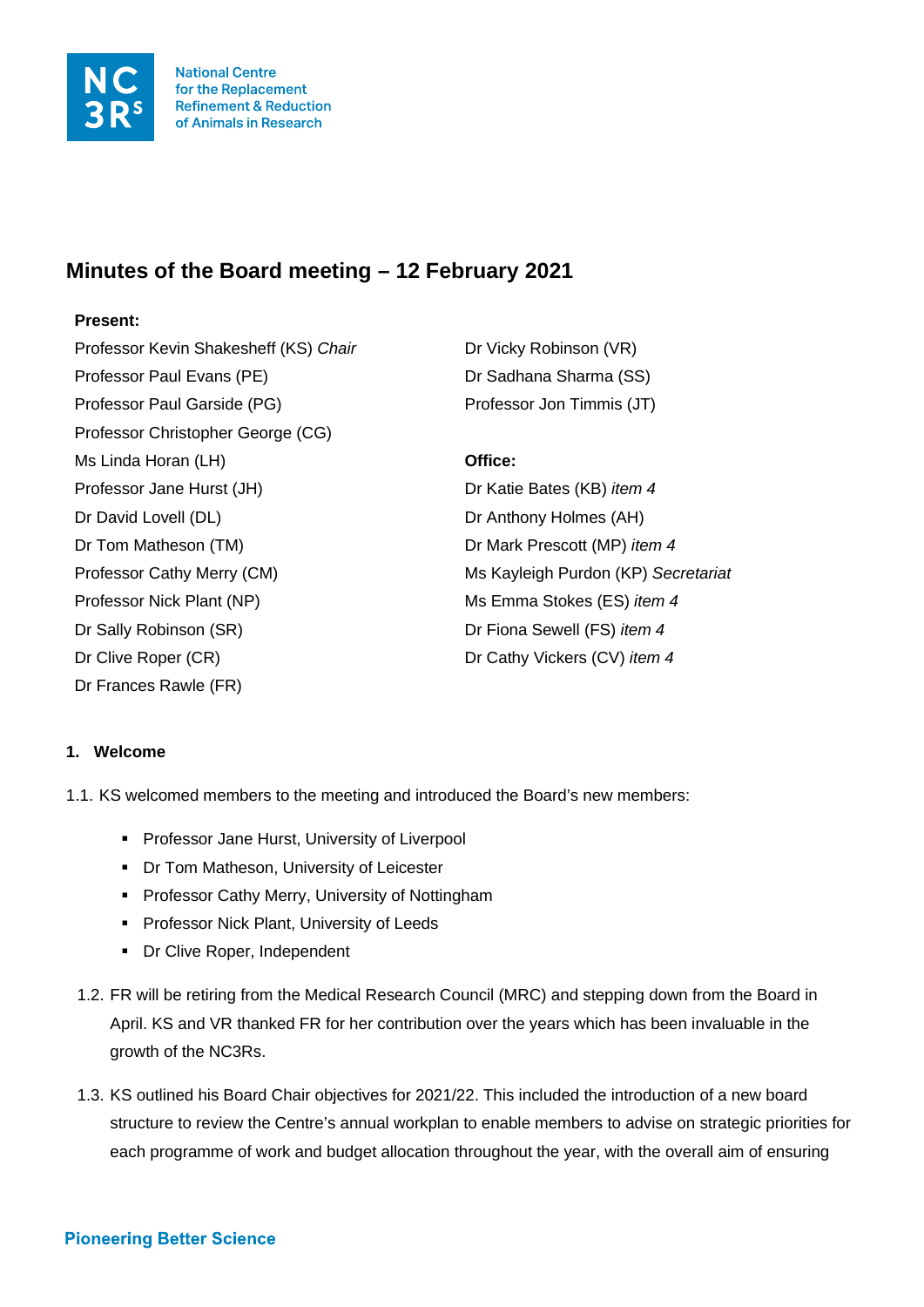linkage back to the NC3Rs mission and focus on the 3Rs valley of death as part of the quinquennial review (QQR) cycle for 2020-25.

# **2. Board minutes 1 October 2020**

2.1. The minutes from the October meeting were agreed to be an accurate account of the discussions.

# **3. QQR outcome**

- 3.1. VR informed the Board of the outcome of the NC3Rs QQR and provided a summary of the Panel's feedback and final recommendation during a closed session. An 'in principle' decision on funding has been agreed by the MRC and Biotechnology and Biological Sciences Research Council (BBSRC) subject to their allocation following the Comprehensive Spending Review.
- 3.2. VR outlined the Centre's next steps in going forward with its operationalisation plans, this includes the recruitment of key roles and to address lesson learnt from the QQR process.

# **4. NC3Rs workplan 2021/22**

4.1. Programme leads provided the Board with a high-level summary of each programmes' objectives and their planned activities for the coming year. This included measures of success and an analysis of key risk to the programmes.

#### Animal welfare

The Board noted the plans for finishing the work on refining high yield behavioural studies and plans on a new project for zebrafish welfare. It welcomed the collaboration with the National Cancer Research Institute on the revision of the use of animal in cancer research guidelines.

#### **Communications**

The Board noted the priority for the Communications team is to review the functionality of the NC3Rs website including ensuring compliance with accessibility requirements and moving to a new content management system. A revised communications strategy would be circulated to the Board in late summer.

#### Experimental design and reporting

The Board noted the plans to increase the number of registered users for the Experimental Design Assistant (EDA) and the development of a compliance checker for the ARRIVE 2.0 guidelines as part of the strategy for tackling the 3Rs valley of death. It welcomed the goal of establishing an *in vitro*  experimental design programme including the appointment of a dedicated Programme Manager.